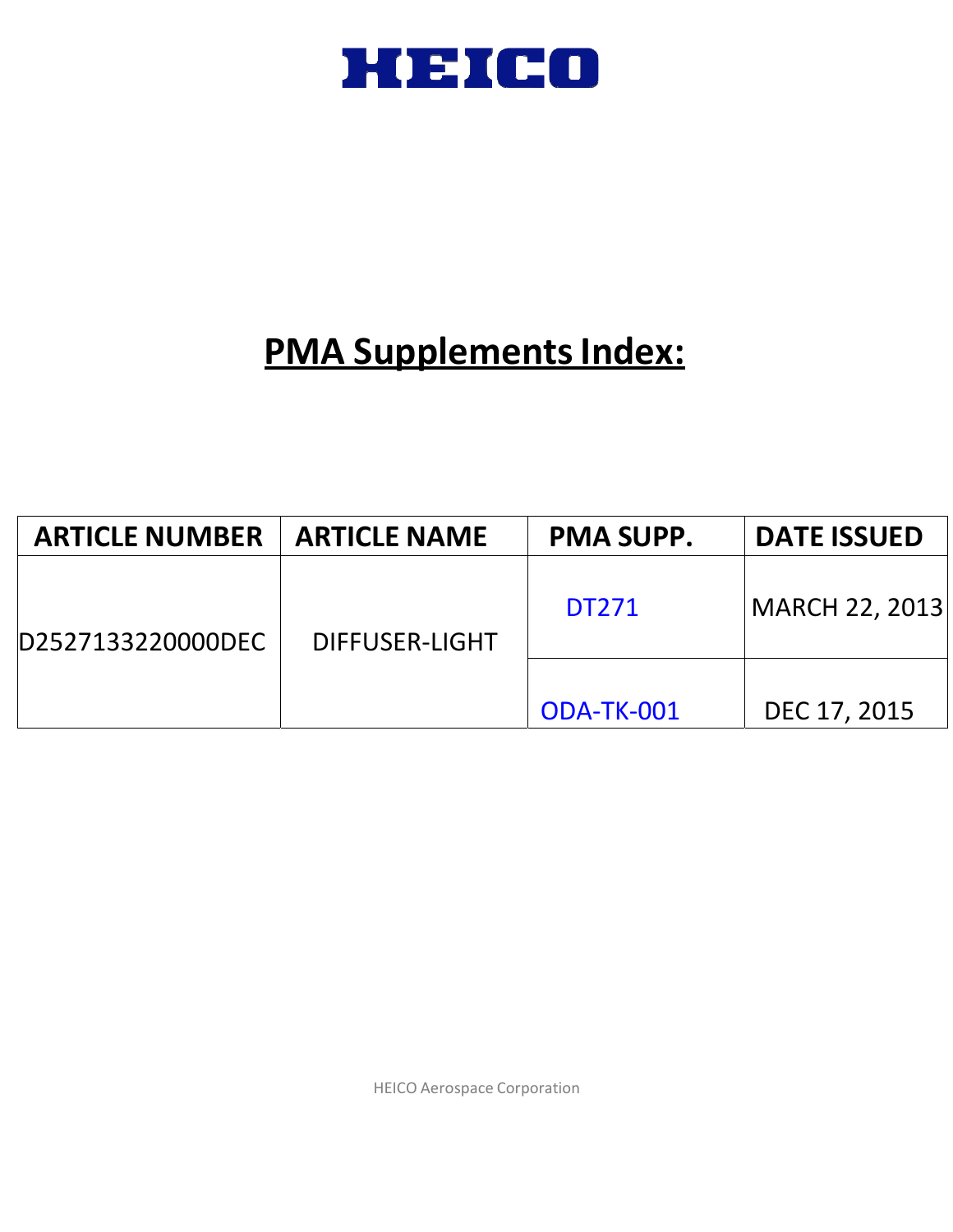| Turbine Kinetics, Inc.<br>60 Sequin Drive | A HEICO Aerospace Company | PMA NO.:<br><b>SUPPLEMENT No.:</b><br>DATE:      |                                                                                                                                                        |                         | <b>PQ0816NE</b><br>ODA-TK-001<br>December 17, 2015                                                                                                                          |
|-------------------------------------------|---------------------------|--------------------------------------------------|--------------------------------------------------------------------------------------------------------------------------------------------------------|-------------------------|-----------------------------------------------------------------------------------------------------------------------------------------------------------------------------|
| Glastonbury, CT 06033<br>Article<br>Name  | Article<br>Number         | Approved<br>Replacement<br>for Article<br>Number | Approval Basis and<br><b>Approved Design Data</b>                                                                                                      | Make/TCH<br>Eligibility | Model/Series<br>Eligibility                                                                                                                                                 |
| Catch-Single<br>Revolving                 | $0-132-$<br>002400000DEC  | SELL Gmbh P/N:<br>0-132-002400000                | Tests and Computations per<br>14 CFR § 21.303,<br>Dwg No.:<br>0-132-002400000DEC,<br>Rev.: G,<br>Dated: 9/4/13,<br>or later FAA approved<br>revisions. | Airbus                  | A300, Model B4-<br>605R<br>A310, Model 304<br>A319 Model -132<br>A320 Model -232<br>A321 Model -231<br>A330-223<br>A330-243<br>A330-301<br>A330-323<br>A340-211<br>A340-313 |
|                                           |                           |                                                  |                                                                                                                                                        | Boeing                  | 737-400 Series<br>757-200 Series<br>MD-90-30<br>737-700 Series<br>737-800 Series                                                                                            |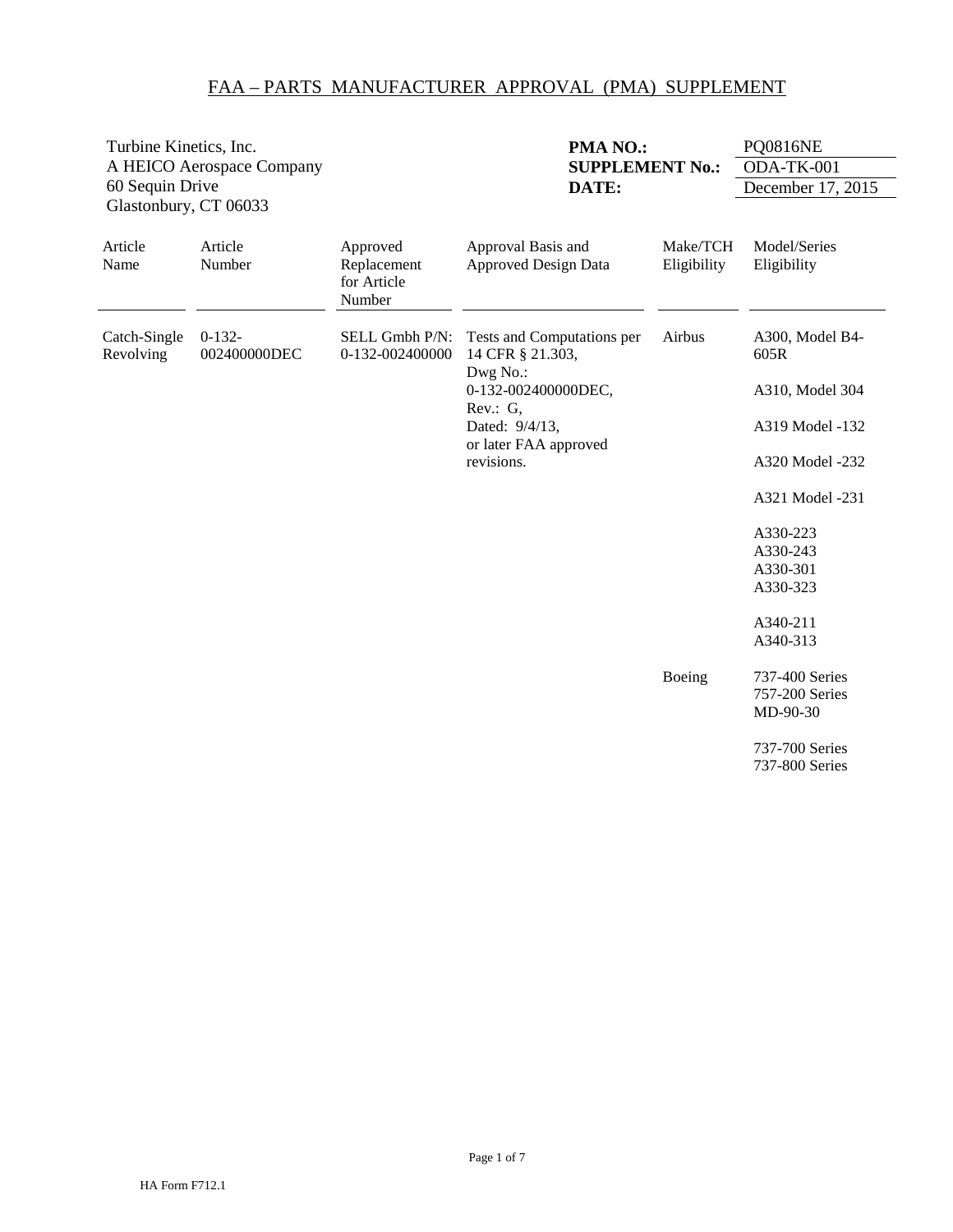| Turbine Kinetics, Inc.<br>A HEICO Aerospace Company<br>60 Sequin Drive<br>Glastonbury, CT 06033 |                          |                                                  | PMA NO.:<br><b>SUPPLEMENT No.:</b><br>DATE:                                                                                                            |                         | <b>PQ0816NE</b><br>ODA-TK-001<br>December 17, 2015                                                                            |
|-------------------------------------------------------------------------------------------------|--------------------------|--------------------------------------------------|--------------------------------------------------------------------------------------------------------------------------------------------------------|-------------------------|-------------------------------------------------------------------------------------------------------------------------------|
| Article<br>Name                                                                                 | Article<br>Number        | Approved<br>Replacement<br>for Article<br>Number | Approval Basis and<br><b>Approved Design Data</b>                                                                                                      | Make/TCH<br>Eligibility | Model/Series<br>Eligibility                                                                                                   |
| Catch-Single<br>Revolving                                                                       | $0-132-$<br>004600000DEC | SELL Gmbh P/N:<br>0-132-004600000                | Tests and Computations per<br>14 CFR § 21.303,<br>Dwg No.:<br>0-132-004600000DEC,<br>Rev.: F,<br>Dated: 9/4/13,<br>or later FAA approved<br>revisions. | Airbus                  | A319 Model -132<br>A320 Model -232<br>A321 Model -231<br>A330-223<br>A330-243<br>A330-301<br>A330-323<br>A340-211<br>A340-313 |
|                                                                                                 |                          |                                                  |                                                                                                                                                        | Boeing                  | 757-200 Series<br>MD-90-30<br>737-700 Series<br>737-800 Series                                                                |
| Pane - Inner                                                                                    | 411N1133-19BDEC          | Boeing P/N:<br>411N1133-19B                      | Tests and Computations per<br>14 CFR § 21.303,<br>Dwg No.:<br>411N1133-19BDEC,<br>Rev.: B,<br>Dated: 10/2/13,<br>or later FAA approved<br>revisions.   | Boeing                  | 737-600 Series<br>737-700 Series<br>737-800 Series                                                                            |
| Strap<br>Assembly                                                                               | 858802-401ADEC           | Weber Aircraft<br>P/N: 858802-<br>401A           | Tests and Computations per<br>14 CFR § 21.303,<br>Dwg No.:<br>858802-401ADEC,<br>Rev.: B,<br>Dated: 3/5/13,<br>or later FAA approved<br>revisions.     | Boeing<br>Airbus        | 767-300 Series<br>A340-211<br>A340-212<br>A340-213<br>A340-311<br>A340-312<br>A340-313<br>A340-541<br>A340-642                |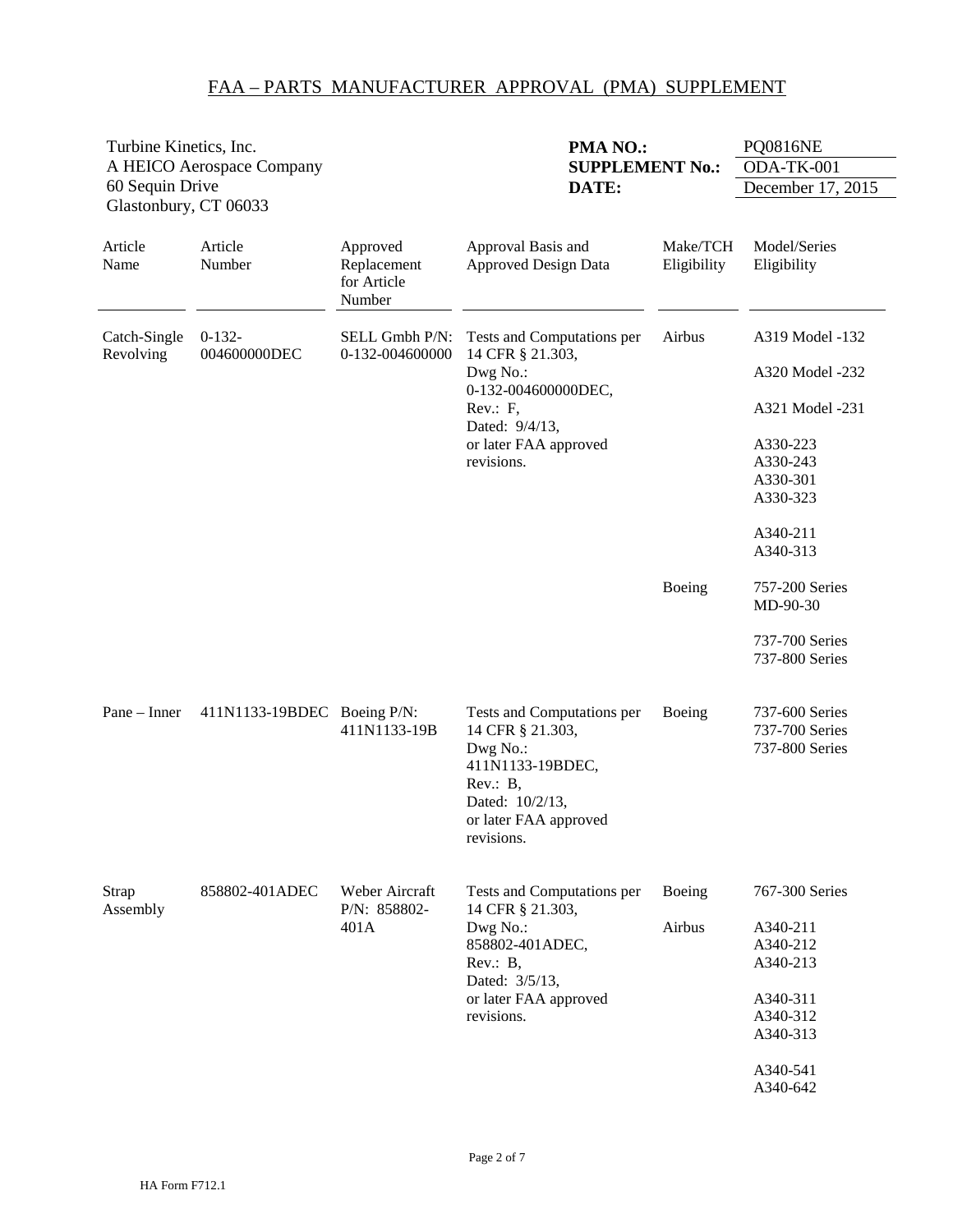| Turbine Kinetics, Inc.                              |                                    |                                      | PMA NO.:                                       |             | <b>PQ0816NE</b>   |
|-----------------------------------------------------|------------------------------------|--------------------------------------|------------------------------------------------|-------------|-------------------|
| A HEICO Aerospace Company<br><b>SUPPLEMENT No.:</b> |                                    |                                      | ODA-TK-001                                     |             |                   |
| 60 Sequin Drive                                     |                                    |                                      | DATE:                                          |             | December 17, 2015 |
| Glastonbury, CT 06033                               |                                    |                                      |                                                |             |                   |
| Article                                             | Article                            | Approved                             | Approval Basis and                             | Make/TCH    | Model/Series      |
| Name                                                | Number                             | Replacement<br>for Article<br>Number | <b>Approved Design Data</b>                    | Eligibility | Eligibility       |
|                                                     | Frame-Attach D2527114020200D<br>EC | Airbus P/N:<br>D2527114020200        | Tests and Computations per<br>14 CFR § 21.303, | Airbus      | A318 Model -111   |
|                                                     |                                    |                                      | Dwg No.:                                       |             | A319 Model -111   |
|                                                     |                                    |                                      | D2527114020200DEC,                             |             | A319 Model -112   |
|                                                     |                                    |                                      | Rev.: A,                                       |             | A319 Model -113   |
|                                                     |                                    |                                      | Dated: $10/14/14$ ,                            |             | A319 Model -115   |
|                                                     |                                    |                                      | or later FAA approved<br>revisions.            |             | A319 Model -132   |
|                                                     |                                    |                                      |                                                |             | A320 Model -211   |
|                                                     |                                    |                                      |                                                |             | A320 Model -214   |
|                                                     |                                    |                                      |                                                |             | A320 Model -231   |
|                                                     |                                    |                                      |                                                |             | A320 Model -232   |
|                                                     |                                    |                                      |                                                |             | A321 Model -111   |
|                                                     |                                    |                                      |                                                |             | A321 Model -211   |
|                                                     |                                    |                                      |                                                |             | A321 Model -212   |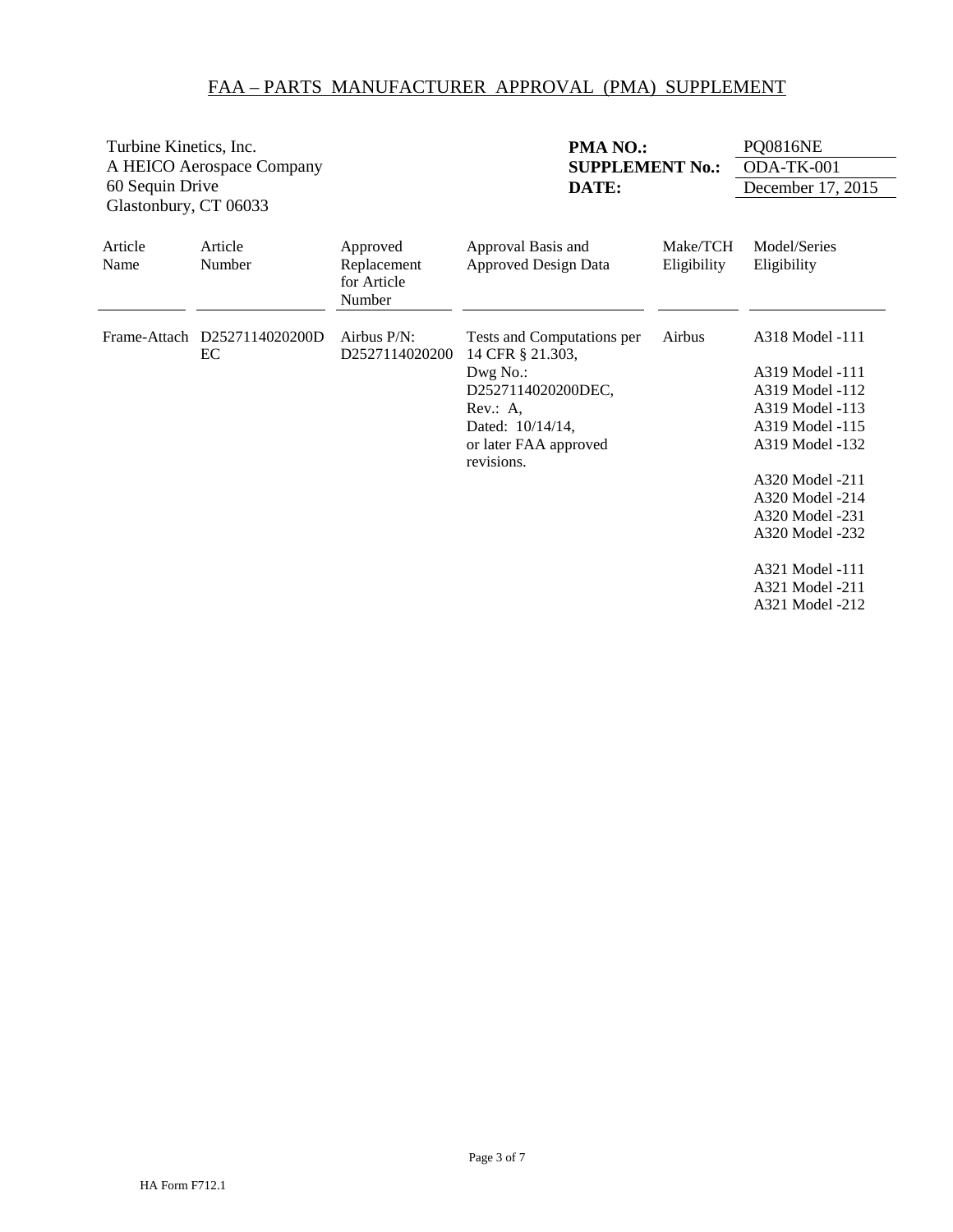<span id="page-4-0"></span>

| Turbine Kinetics, Inc.<br>A HEICO Aerospace Company |                       |                                                  | PMA NO.:<br><b>SUPPLEMENT No.:</b>                                                                                                                     |                         | <b>PQ0816NE</b><br>ODA-TK-001                                                                                                                                                                                                                                                                                                                                                                                                                                                                                                 |
|-----------------------------------------------------|-----------------------|--------------------------------------------------|--------------------------------------------------------------------------------------------------------------------------------------------------------|-------------------------|-------------------------------------------------------------------------------------------------------------------------------------------------------------------------------------------------------------------------------------------------------------------------------------------------------------------------------------------------------------------------------------------------------------------------------------------------------------------------------------------------------------------------------|
| 60 Sequin Drive<br>Glastonbury, CT 06033            |                       |                                                  | DATE:                                                                                                                                                  |                         | December 17, 2015                                                                                                                                                                                                                                                                                                                                                                                                                                                                                                             |
| Article<br>Name                                     | Article<br>Number     | Approved<br>Replacement<br>for Article<br>Number | Approval Basis and<br><b>Approved Design Data</b>                                                                                                      | Make/TCH<br>Eligibility | Model/Series<br>Eligibility                                                                                                                                                                                                                                                                                                                                                                                                                                                                                                   |
| Diffuser-<br>Light                                  | D2527133220000D<br>EC | Airbus P/N:<br>D2527133220000                    | Tests and Computations per<br>14 CFR § 21.303,<br>Dwg No.:<br>D2527133220000DEC,<br>Rev.: C,<br>Dated: 2/22/13,<br>or later FAA approved<br>revisions. | Airbus                  | A318 Model -111<br>A318 Model -112<br>A318 Model -121<br>A318 Model -122<br>A319 Model -111<br>A319 Model -112<br>A319 Model -113<br>A319 Model -114<br>A319 Model -115<br>A319 Model -131<br>A319 Model -132<br>A319 Model -133<br>A320 Model -111<br>A320 Model -211<br>A320 Model -212<br>A320 Model -214<br>A320 Model -231<br>A320 Model -232<br>A320 Model -233<br>A321 Model -111<br>A321 Model -112<br>A321 Model -131<br>A321 Model -211<br>A321 Model -231<br>A321 Model -212<br>A321 Model -213<br>A321 Model -232 |
| $Pane - Inner$                                      | DEC411N1133-9B        | Boeing P/N:<br>411N1133-9B                       | Tests and Computations per<br>14 CFR § 21.303,<br>Dwg No.:<br>DEC411N1133-9B,<br>Rev.: C,<br>Dated: 11/16/10,<br>or later FAA approved<br>revisions.   | Boeing                  | 737-300 Series<br>737-400 Series<br>737-500 Series<br>737-600 Series<br>737-700 Series<br>737-800 Series<br>737-900 Series<br>757-200 Series<br>757-300 Series                                                                                                                                                                                                                                                                                                                                                                |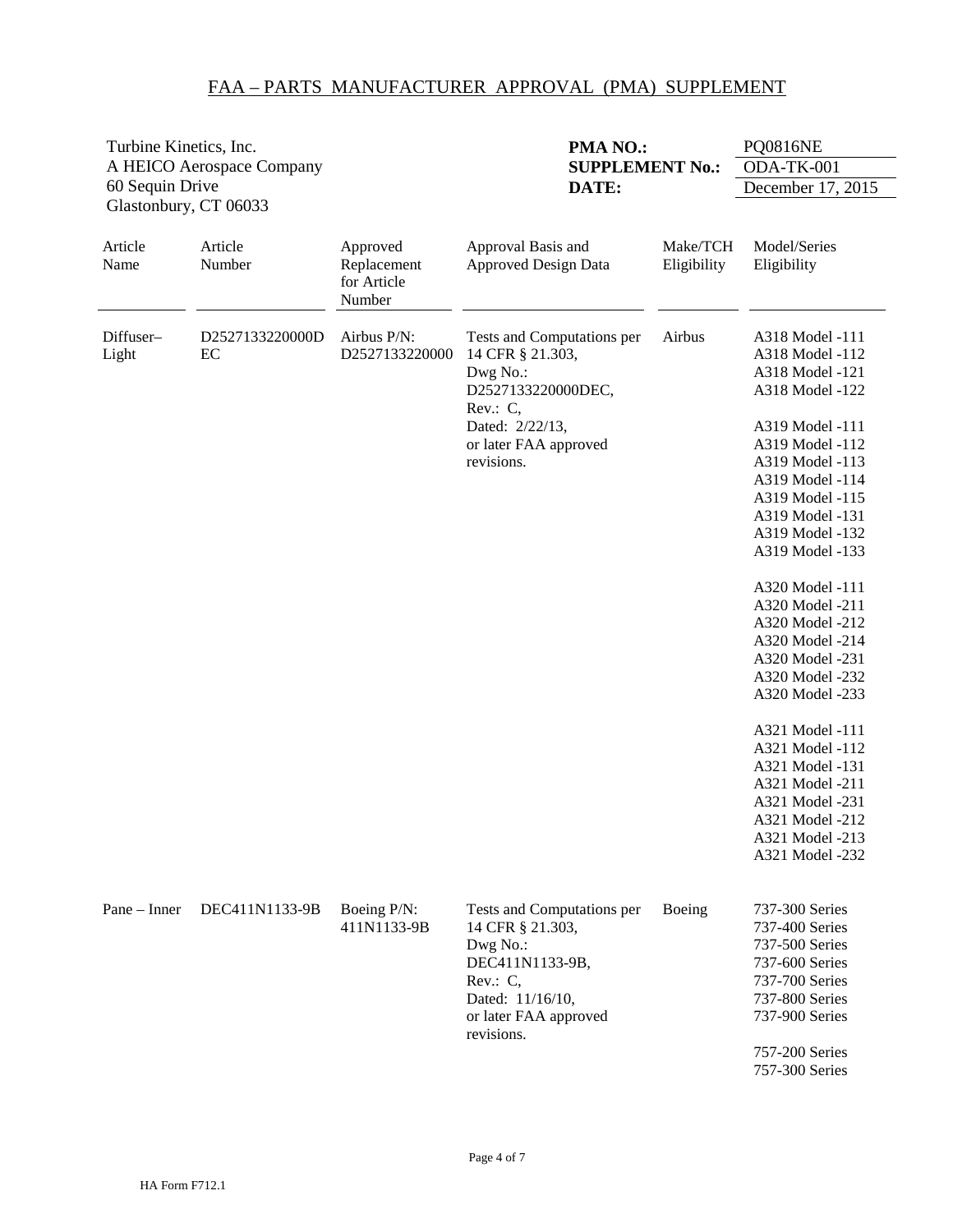| Turbine Kinetics, Inc. |                           |                                                  | PMA NO.:                                                                                                                                                 |                         | <b>PQ0816NE</b>                                                                                                                                                                                                                                                                                                                                    |
|------------------------|---------------------------|--------------------------------------------------|----------------------------------------------------------------------------------------------------------------------------------------------------------|-------------------------|----------------------------------------------------------------------------------------------------------------------------------------------------------------------------------------------------------------------------------------------------------------------------------------------------------------------------------------------------|
| 60 Sequin Drive        | A HEICO Aerospace Company |                                                  | <b>SUPPLEMENT No.:</b><br>DATE:                                                                                                                          |                         | ODA-TK-001<br>December 17, 2015                                                                                                                                                                                                                                                                                                                    |
| Glastonbury, CT 06033  |                           |                                                  |                                                                                                                                                          |                         |                                                                                                                                                                                                                                                                                                                                                    |
| Article<br>Name        | Article<br>Number         | Approved<br>Replacement<br>for Article<br>Number | Approval Basis and<br><b>Approved Design Data</b>                                                                                                        | Make/TCH<br>Eligibility | Model/Series<br>Eligibility                                                                                                                                                                                                                                                                                                                        |
| Latch Assy-<br>YZ      | D2557235000800D<br>EC     | Airbus P/N:<br>D2557235000800                    | Tests and Computations per<br>14 CFR § 21.303,<br>Dwg No.:<br>D2557235000800DEC,<br>$Rev: -$ ,<br>Dated: 8/28/14,<br>or later FAA approved<br>revisions. | Airbus                  | A319 Model -111<br>A319 Model -112<br>A319 Model -114<br>A319 Model -131<br>A319 Model -132<br>A320 Model -111<br>A320 Model -211<br>A320 Model -212<br>A320 Model -214<br>A320 Model -231<br>A320 Model -232<br>A321 Model -111<br>A321 Model -112<br>A321 Model -131<br>A321 Model -211<br>A321 Model -212<br>A321 Model -231<br>A321 Model -232 |
| Latch                  | D2557235220600D<br>EC     | Airbus P/N:<br>D2557235220600                    | Tests and Computations per<br>14 CFR § 21.303,<br>Dwg No.:<br>D2557235220600DEC,<br>Rev.: B,<br>Dated: 5/26/15,<br>or later FAA approved<br>revisions.   | Airbus                  | A319 Model -111<br>A319 Model -112<br>A319 Model -114<br>A319 Model -131<br>A319 Model -132<br>A320 Model -111<br>A320 Model -211<br>A320 Model -212<br>A320 Model -214<br>A320 Model -231<br>A320 Model -232<br>A321 Model -111<br>A321 Model -112<br>A321 Model -131<br>A321 Model -211<br>A321 Model -212<br>A321 Model -231<br>A321 Model -232 |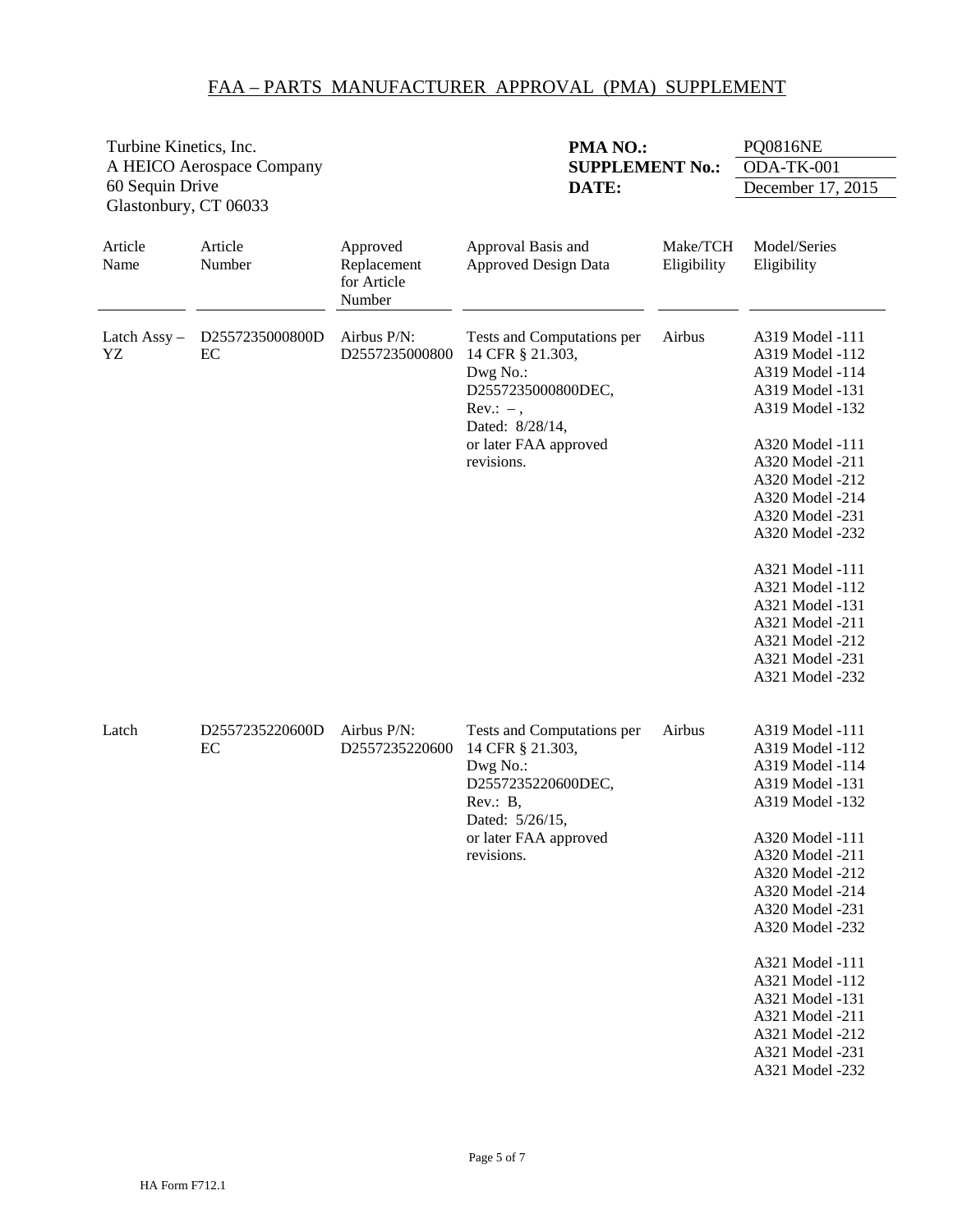| Turbine Kinetics, Inc.                   |                           |                                                  | PMA NO.:                                                                                                                                                  |                         | <b>PQ0816NE</b>                                                                                                                                                                                                                                                                                                                                    |
|------------------------------------------|---------------------------|--------------------------------------------------|-----------------------------------------------------------------------------------------------------------------------------------------------------------|-------------------------|----------------------------------------------------------------------------------------------------------------------------------------------------------------------------------------------------------------------------------------------------------------------------------------------------------------------------------------------------|
|                                          | A HEICO Aerospace Company |                                                  | <b>SUPPLEMENT No.:</b>                                                                                                                                    |                         | ODA-TK-001                                                                                                                                                                                                                                                                                                                                         |
| 60 Sequin Drive<br>Glastonbury, CT 06033 |                           |                                                  | DATE:                                                                                                                                                     |                         | December 17, 2015                                                                                                                                                                                                                                                                                                                                  |
| Article<br>Name                          | Article<br>Number         | Approved<br>Replacement<br>for Article<br>Number | Approval Basis and<br><b>Approved Design Data</b>                                                                                                         | Make/TCH<br>Eligibility | Model/Series<br>Eligibility                                                                                                                                                                                                                                                                                                                        |
| Roller                                   | A2577081220400D<br>EC     | Airbus P/N:<br>A2577081220400                    | Tests and Computations per<br>14 CFR § 21.303,<br>Dwg No.:<br>A2577081220400DEC,<br>$Rev.: -$ ,<br>Dated: 8/28/14,<br>or later FAA approved<br>revisions. | Airbus                  | A319 Model -111<br>A319 Model -112<br>A319 Model -114<br>A319 Model -131<br>A319 Model -132<br>A320 Model -111<br>A320 Model -211<br>A320 Model -212<br>A320 Model -214<br>A320 Model -231<br>A320 Model -232<br>A321 Model -111<br>A321 Model -112<br>A321 Model -131<br>A321 Model -211<br>A321 Model -212<br>A321 Model -231<br>A321 Model -232 |
| <b>Bolt</b>                              | D2557235420600D<br>EC     | Airbus P/N:<br>D2557235420600                    | Tests and Computations per<br>14 CFR § 21.303,<br>Dwg No.:<br>D2557235420600DEC,<br>Rev.: B,<br>Dated: 5/15/15,<br>or later FAA approved<br>revisions.    | Airbus                  | A319 Model -111<br>A319 Model -112<br>A319 Model -114<br>A319 Model -131<br>A319 Model -132<br>A320 Model -111<br>A320 Model -211<br>A320 Model -212<br>A320 Model -214<br>A320 Model -231<br>A320 Model -232<br>A321 Model -111<br>A321 Model -112<br>A321 Model -131<br>A321 Model -211<br>A321 Model -212<br>A321 Model -231<br>A321 Model -232 |

HA Form F712.1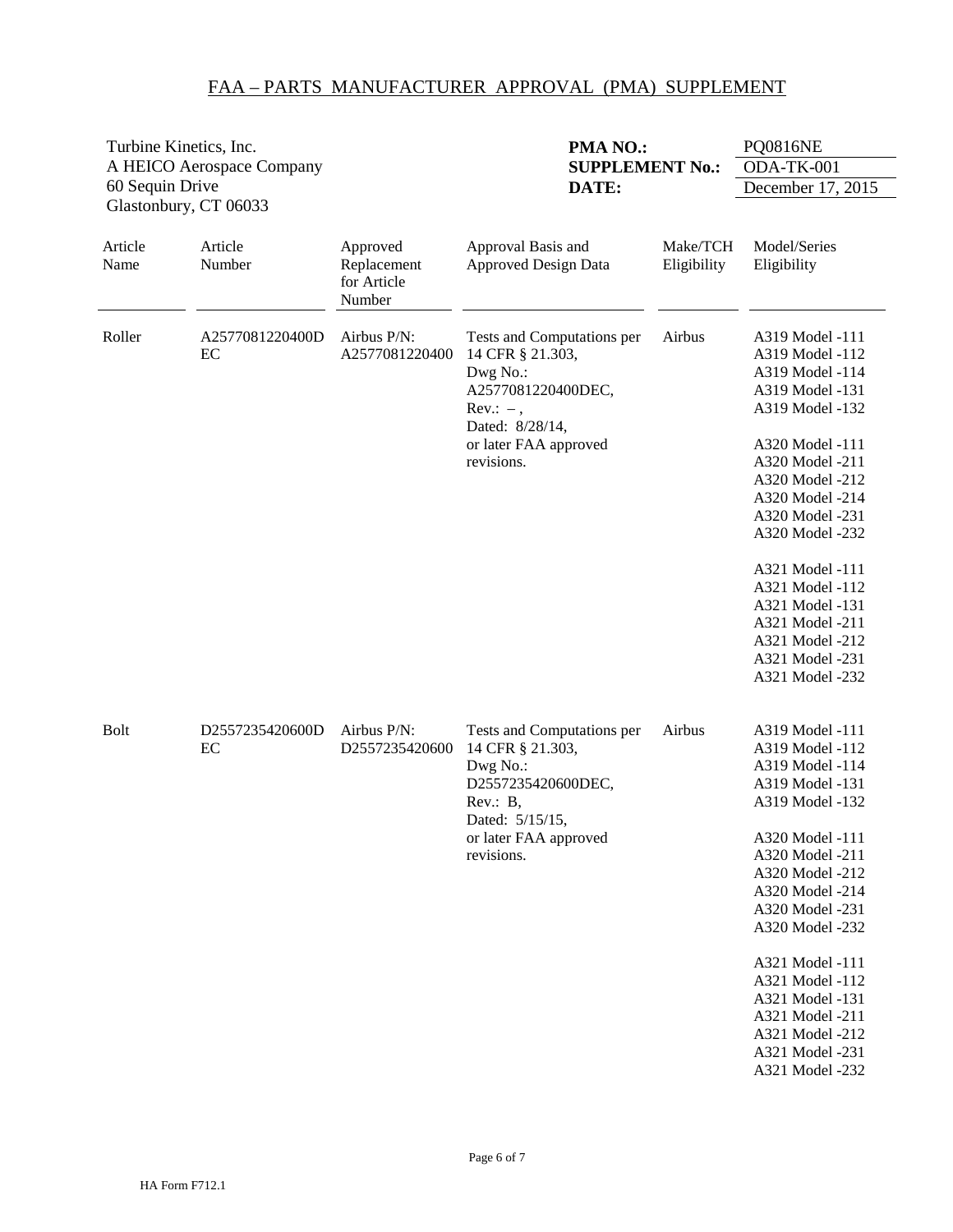| Turbine Kinetics, Inc.<br>A HEICO Aerospace Company<br>60 Sequin Drive<br>Glastonbury, CT 06033 |                       |                                                  | PMA NO.:                                                                                                                                               |                         |                                                                                                                                                                                                                                                                                                                                 |
|-------------------------------------------------------------------------------------------------|-----------------------|--------------------------------------------------|--------------------------------------------------------------------------------------------------------------------------------------------------------|-------------------------|---------------------------------------------------------------------------------------------------------------------------------------------------------------------------------------------------------------------------------------------------------------------------------------------------------------------------------|
|                                                                                                 |                       |                                                  | <b>SUPPLEMENT No.:</b><br>DATE:                                                                                                                        |                         | ODA-TK-001<br>December 17, 2015                                                                                                                                                                                                                                                                                                 |
| Article<br>Name                                                                                 | Article<br>Number     | Approved<br>Replacement<br>for Article<br>Number | Approval Basis and<br>Approved Design Data                                                                                                             | Make/TCH<br>Eligibility | Model/Series<br>Eligibility                                                                                                                                                                                                                                                                                                     |
| Washer                                                                                          | D2557226420200D<br>EC | Airbus P/N:<br>D2557226420200                    | Tests and Computations per<br>14 CFR § 21.303,<br>Dwg No.:<br>D2557226420200DEC,<br>Rev.: A,<br>Dated: 1/16/15,<br>or later FAA approved<br>revisions. | Airbus                  | A319 Model -111<br>A319 Model -112<br>A319 Model -114<br>A319 Model -131<br>A319 Model -132<br>A320 Model -111<br>A320 Model -211<br>A320 Model -212<br>A320 Model -214<br>A320 Model -231<br>A320 Model -232<br>A321 Model -111<br>A321 Model -112<br>A321 Model -131<br>A321 Model -211<br>A321 Model -212<br>A321 Model -231 |
|                                                                                                 |                       |                                                  |                                                                                                                                                        |                         | A321 Model -232                                                                                                                                                                                                                                                                                                                 |

NOTE: Minor design changes (reference 14 CFR part 21 §§ 21.319 and 21.619) and major design changes (reference 14 CFR part 21 §§ 21.319 and 21.619) to drawings and specifications must be accomplished in accordance with the FAA approved HEICO PMA ODA Procedures Manual.

 $QUO$ 

**DECEMBER 17, 2015** 

Marco Cuberos PMA ODA administrator HEICO Aerospace Corporation Date

This Supplement is an attachment to FAA-PMA approval letter dated August 28, 2003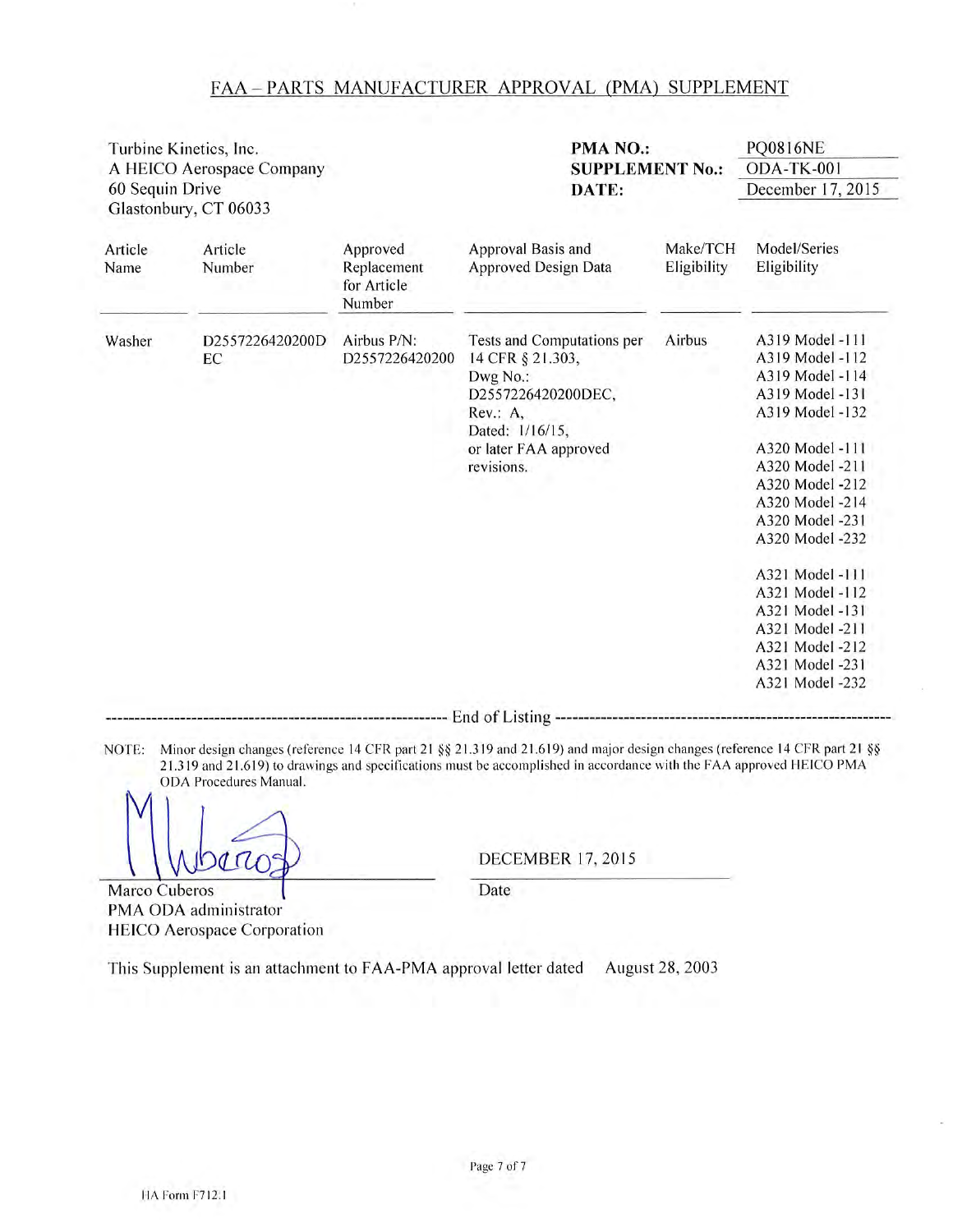#### FEDERAL AVIATION ADMINISTRATION-PARTS MANUFACTURER APPROVAL

DEC Technologies, Inc. A HEICO Aerospace Company 136 Industrial Park Road Piney Flats, TN 37686

PMA NO. PQ1469CE SUPPLEMENT NO. 271 DATE: March 22, 2013

| Article<br>Name    | Part<br>Number                   | Approved<br>Replacement for<br>Part Number | FAA Approval<br>Basis and Approved<br>Design Data                                                                                                          | Make<br>Eligibility | Model<br>Eligibility                                                                                                                                                                                                                                                                                                                                                                                                                                                                                                                             |
|--------------------|----------------------------------|--------------------------------------------|------------------------------------------------------------------------------------------------------------------------------------------------------------|---------------------|--------------------------------------------------------------------------------------------------------------------------------------------------------------------------------------------------------------------------------------------------------------------------------------------------------------------------------------------------------------------------------------------------------------------------------------------------------------------------------------------------------------------------------------------------|
| Diffuser,<br>Light | D2527133220000DEC D2527133220000 |                                            | <b>Tests and Computations</b><br>per 14 CFR § 21.303,<br>Dwg No.:<br>D2527133220000DEC<br>Rev.: C.<br>Date: 2/22/13<br>or later FAA approved<br>revisions. | Airbus              | A318 Series<br>A318 Model -111<br>A318 Model -112<br>A318 Model -121<br>A318 Model -122<br>A319 Series<br>A319 Model-111<br>A319 Model-112<br>A319 Model-113<br>A319 Model-114<br>A319 Model-115<br>A319 Model-131<br>A319 Model-132<br>A319 Model-133<br>A320 Series<br>A320 Model-111<br>A320 Model-211<br>A320 Model-212<br>A320 Model-214<br>A320 Model-231<br>A320 Model-232<br>A320 Model-233<br>A321 Series<br>A321 Model-111<br>A321 Model-112<br>A321 Model-131<br>A321 Model-211<br>A321 Model-231<br>A321 Model-212<br>A321 Model-213 |
|                    |                                  |                                            | End of Listing ----                                                                                                                                        |                     | A321 Model-232                                                                                                                                                                                                                                                                                                                                                                                                                                                                                                                                   |

NOTE:

1) Provide minor design changes in a manner as determined by the ACO. Handle major design changes to drawings and specifications in the same manner as that for an original FAA-PMA.

2) The FAA approved ICA for the above articles with their designs. These ICA may refer to those of the respective articles from the holders of type certificates. Otherwise, provide supplemental ICA for differences in the replacement articles. Make referral statements or supplemental ICA readily available per 14 CFR 21.50.